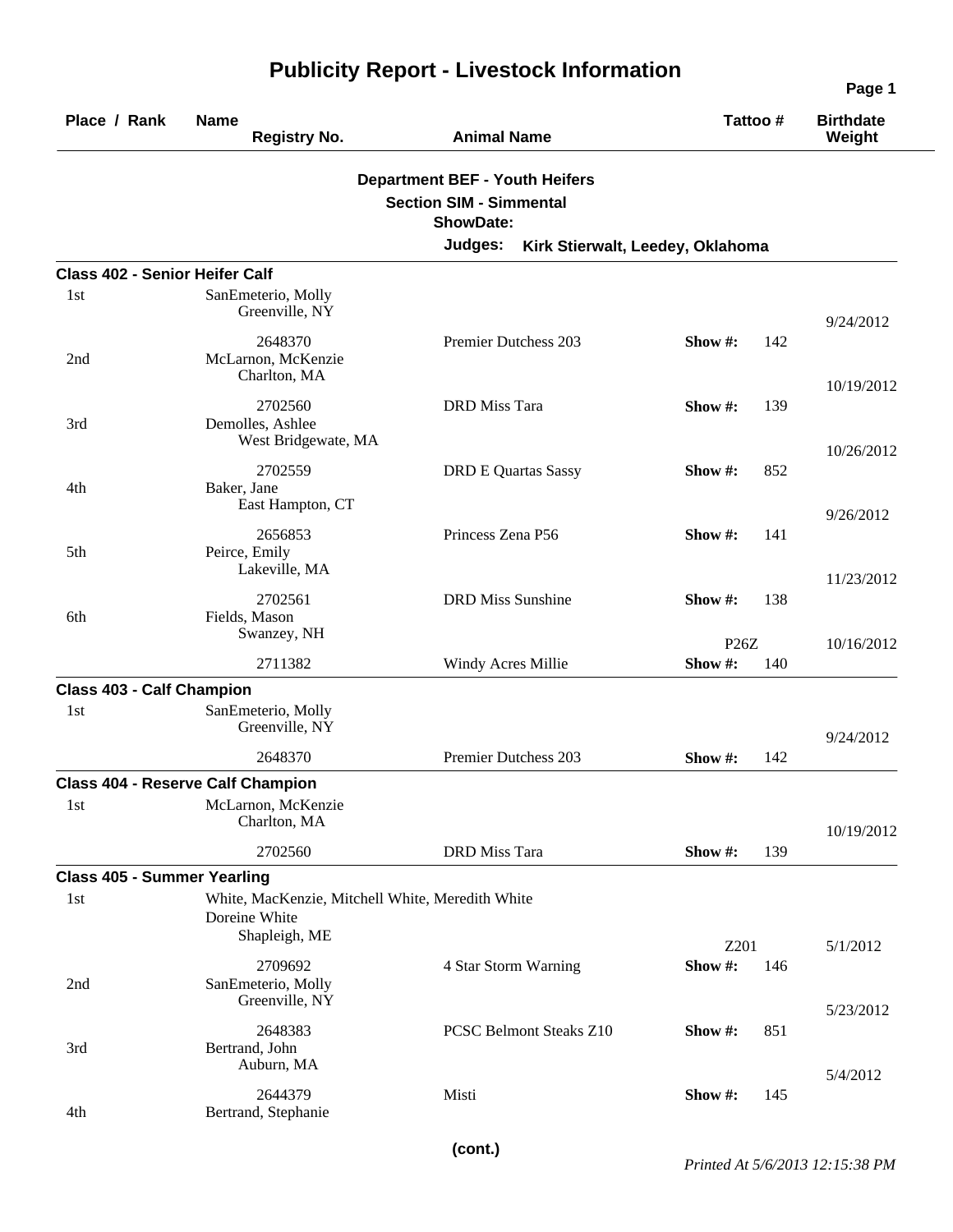## **Publicity Report - Livestock Information**

| Place / Rank                       | <b>Name</b><br><b>Registry No.</b>               | <b>Animal Name</b>       | Tattoo #                    | <b>Birthdate</b><br>Weight |
|------------------------------------|--------------------------------------------------|--------------------------|-----------------------------|----------------------------|
| <b>Class 405 - Summer Yearling</b> | Group - - (cont.)                                |                          |                             |                            |
|                                    | Auburn, MA                                       |                          |                             | 7/4/2012                   |
| 5th                                | 2646847<br>Blake, McKenzie                       | <b>MS Black Diamond</b>  | Show #:<br>143              |                            |
|                                    | Willington, CT                                   |                          |                             | 7/1/2012                   |
|                                    | 2650505                                          | Fenton River Jamie       | Show #:<br>144              |                            |
| <b>Class 406 - Spring Yearling</b> |                                                  |                          |                             |                            |
| 1st                                | Francis, Tanner D<br>Brooklyn, CT                |                          | RZ6                         | 4/1/2012                   |
|                                    | 2645661                                          | <b>DRD</b> Kates Dream   | Show#:<br>151               |                            |
| 2nd                                | MacIntyre, Morgan<br>Russell, ON                 |                          |                             |                            |
|                                    | Canada<br>764222                                 |                          | XCEL 407Z<br>Show #:<br>150 | 4/5/2012                   |
| 3rd                                | Gros, Chris<br>Halifax, PA                       | Xcel Sheeza Ruby 407Z    |                             |                            |
|                                    |                                                  |                          |                             | 3/30/2012                  |
| 4th                                | 2635651<br>Bertrand, Stephanie<br>Auburn, MA     | SSC Pebbles 330Z         | Show #:<br>152              |                            |
|                                    |                                                  |                          |                             | 4/22/2012                  |
| 5th                                | 2650108<br>Gromlich, Colby<br>Hamburg, PA        | Heges Zahra              | Show #:<br>148              |                            |
|                                    |                                                  |                          |                             | 3/3/2012                   |
| 6th                                | 2632724<br>Blaker, Shea<br>Willington, CT        | SASA Bettis Spotlite 32Z | Show #:<br>153              |                            |
|                                    |                                                  |                          |                             | 4/21/2012                  |
| 7th                                | 2650503<br>Bentley, Tyler<br>Willington, CT      | Fenton River Andie       | 149<br>Show $#$ :           |                            |
|                                    | 2650504                                          | Fenton River Naomi       | Show #:<br>147              | 4/22/2012                  |
| <b>Class 407 - Junior Champion</b> |                                                  |                          |                             |                            |
| 1st                                | Francis, Tanner D                                |                          |                             |                            |
|                                    | Brooklyn, CT                                     |                          | RZ6                         | 4/1/2012                   |
|                                    | 2645661                                          | <b>DRD</b> Kates Dream   | Show #:<br>151              |                            |
|                                    | <b>Class 408 - Reserve Junior Champion</b>       |                          |                             |                            |
| 1st                                | White, MacKenzie, Mitchell White, Meredith White |                          |                             |                            |
|                                    | Doreine White<br>Shapleigh, ME                   |                          | Z201                        |                            |
|                                    | 2709692                                          | 4 Star Storm Warning     | Show #:<br>146              | 5/1/2012                   |
| <b>Class 409 - Junior Yearling</b> |                                                  |                          |                             |                            |
| 1st                                | Smith, Jess<br>Rumford, ME                       |                          |                             |                            |
|                                    |                                                  |                          | <b>ZT10</b>                 | 1/11/2012                  |
| 2nd                                | 2648390<br>Bertrand, John                        | <b>GRTF Miss Arielle</b> | Show #:<br>22               |                            |

**Page 2**